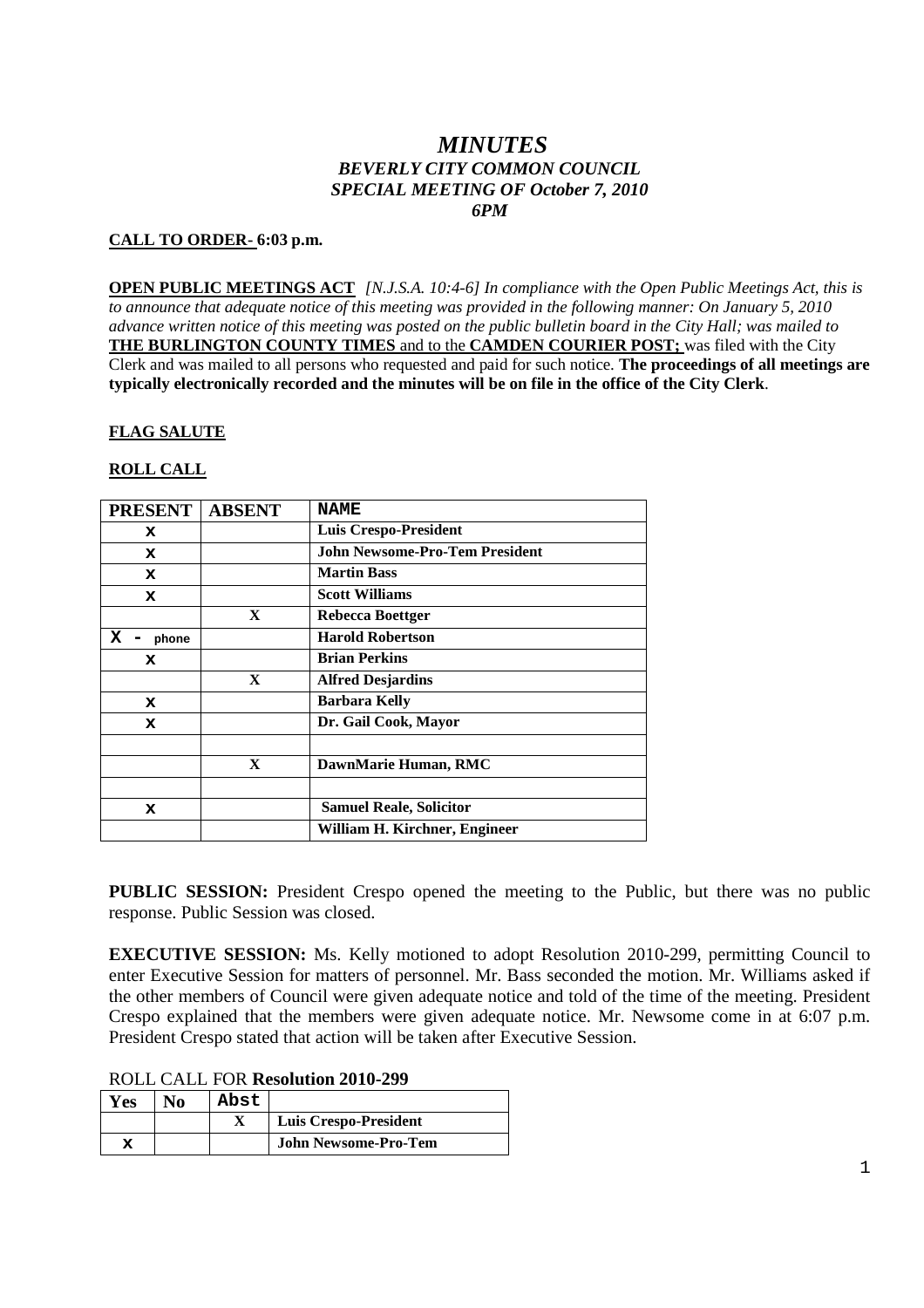|             | <b>President</b>         |
|-------------|--------------------------|
| x           | <b>Martin Bass</b>       |
| $\mathbf x$ | <b>Scott Williams</b>    |
|             | Rebecca Boettger         |
|             | <b>Harold Robertson</b>  |
| x           | <b>Brian Perkins</b>     |
|             | <b>Alfred Desjardins</b> |
| x           | <b>Barbara Kelly</b>     |

President Crespo excused himself from voting. City Council re-entered Public Session at 6:31 p.m. Mr. Robertson is now joining us by telephone. Mr. Newsome made a motion to appoint Kristine Hadinger of the law firm of Mason, Griffin & Pierson, P.C., to handle employment and labor issues, using Resolution 2010-300. Ms. Hadinger will receive \$175.00 per hour. Ms. Kelly seconded the motion. President Crespo excused himself from voting. Following are the results of the Roll Call.

| <b>Yes</b>  | No | Abs          |                                                 |
|-------------|----|--------------|-------------------------------------------------|
|             |    | $\mathbf{X}$ | Luis Crespo-President                           |
| x           |    |              | <b>John Newsome-Pro-Tem</b><br><b>President</b> |
| x           |    |              | <b>Martin Bass</b>                              |
| x           |    |              | <b>Scott Williams</b>                           |
|             |    |              | Rebecca Boettger                                |
| x           |    |              | <b>Harold Robertson</b>                         |
| $\mathbf x$ |    |              | <b>Brian Perkins</b>                            |
|             |    |              | <b>Alfred Desjardins</b>                        |
| x           |    |              | <b>Barbara Kelly</b>                            |

**Roll Call for Resolution 2010-300**

The motion carries. Mr. Bass made a motion to enter the second Executive Session of the evening, for matters of personnel. Mr. Perkins seconded the motion and following are the results of the Roll Call for Resolution 2010-301:

| Yes         | No | Abs |                                                 |
|-------------|----|-----|-------------------------------------------------|
| x           |    |     | Luis Crespo-President                           |
| $\mathbf x$ |    |     | <b>John Newsome-Pro-Tem</b><br><b>President</b> |
| x           |    |     | <b>Martin Bass</b>                              |
| x           |    |     | <b>Scott Williams</b>                           |
|             |    |     | Rebecca Boettger                                |
| x           |    |     | <b>Harold Robertson</b>                         |
| $\mathbf x$ |    |     | <b>Brian Perkins</b>                            |
|             |    |     | <b>Alfred Desjardins</b>                        |
|             |    |     | <b>Barbara Kelly</b>                            |

Mr. Newsome and Mr. Williams stepped out of Executive Session. Council went back into Public Session at 7:03 p.m. Mr. Bass made a motion to dismiss the Clerk, DawnMarie Human, effective immediately. Ms. Kelly seconded the motion. Following are the results of the Roll Call of this action: